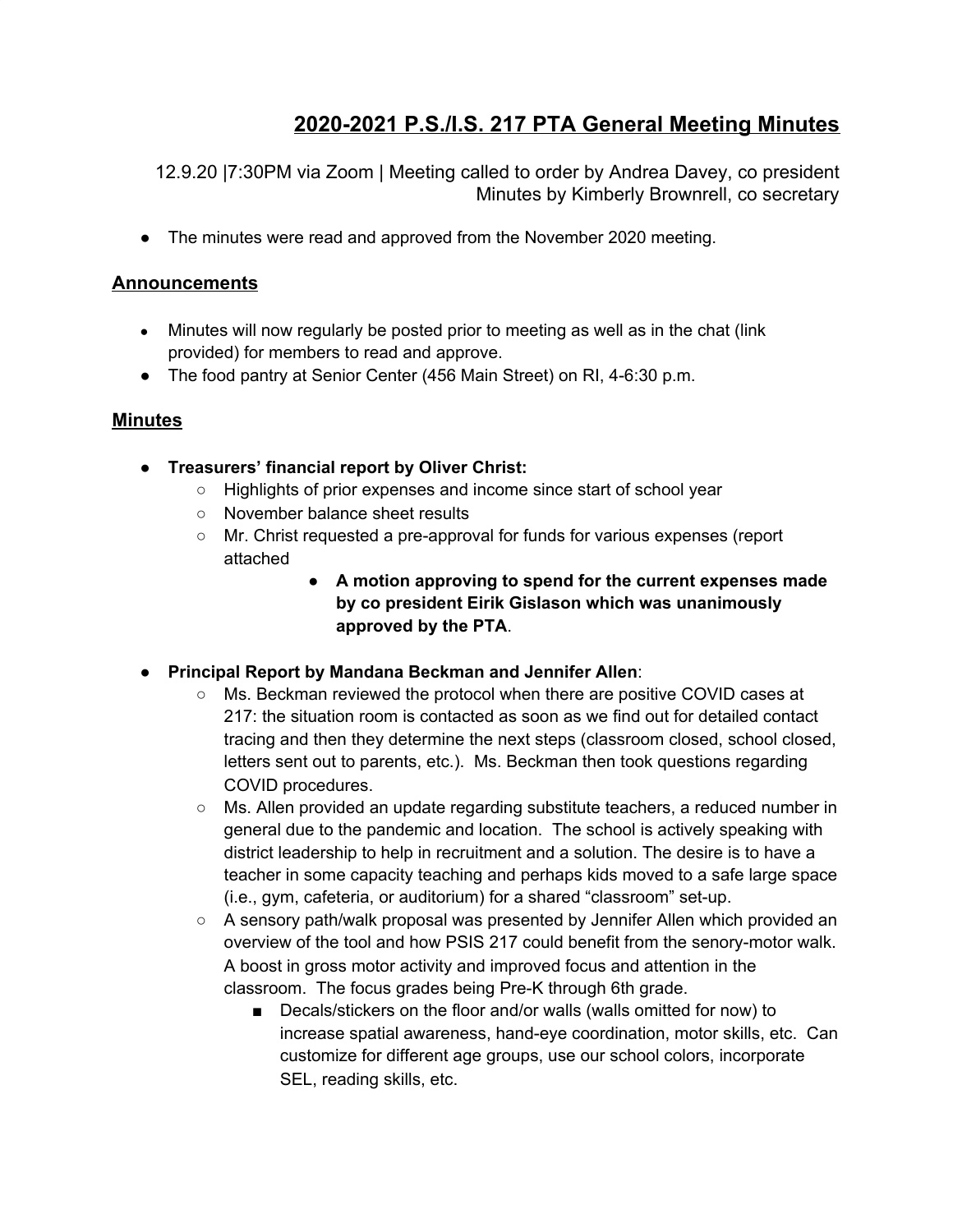- 2nd floor (~200 ft) ---> pre-approval request for \$5000 in order to customize the ones that we get so that it would work with all age groups.
- **A motion approving the use of funds for sensory walk made by copresident Eirik Gislason which was unanimously approved by the PTA**.

## ● **President Report by Andrea Davey and Eirik Gislason**:

- Ms. Davey and Mr. Gislason both thanked the previous PTA executive board members for the contribution and continued support.
- A brief update provided by Ms. Davey on the "Invest in Your Child's Success" campaign. ~\$18K raised on Giving Tuesday and fundraising total to date is ~\$30K. Ms. Davey noted they're still waiting to hear on potential match amounts from Facebook. In addition, urge members to use corporate matches if available through your employer.
- Ongoing fundraisers: Book Culture, Amazon Smile, Christmas tree sales, RI Farmers Market (can use EBT cards), Scholastic Book Fair (online), A+ Rewards w/ Stop & Shop (registration is closing the end of Dec), Box Tops (online or app only now) ---> all are on website and links in Hawks' Happenings
- Planned "Day of Kindness" on Sunday, Dec. 20th: do something kind with your family (volunteering, writing cards, etc.) and tag #217kindness or post on FB page a picture of your kind act

#### **● SLT update by Karen Weingarten:**

- **Ms. Weingarten noted that many of the updates are redundant due to the timing of this general membership meeting, with that said the following was highlighted:**
	- Shifting Cohort models, reduced number of substitute teachers
	- Fewer children enrolled in the current school year
	- Follow Up: Ms. Weingarten posed the question around distribution of SLT meeting minutes
	- Follow Up: Ms. Weingarten inquired if it would be possible to incorporate Grade Gab for the remainder of the school year.

## ● **VP of Membership Report by Kate Orozco**:

- Ms. Orozco highlighted the need for families to complete the family information survey, only ~40% currently. Ms. Orozco pointed to the comment section of the Zoom call and attached the link.
- In addition, Ms. Orozco noted we had about 70% participation finding 1-2 "Grade Guardians" for each grade, however we're in need of 3 per grade. Ms. Orozco also noted middle school was completely vacant for all three grades.

## ● **VP of Events Report by Stacey Ornstein**:

○ Ms. Ornstein began by giving an overview of the potential Bareburger partnership to begin January with approval. The Bareburger partnership, 2 Astoria plus LIC locations, is dependent on guarantee of delivery to RI (LIC location). Proposal